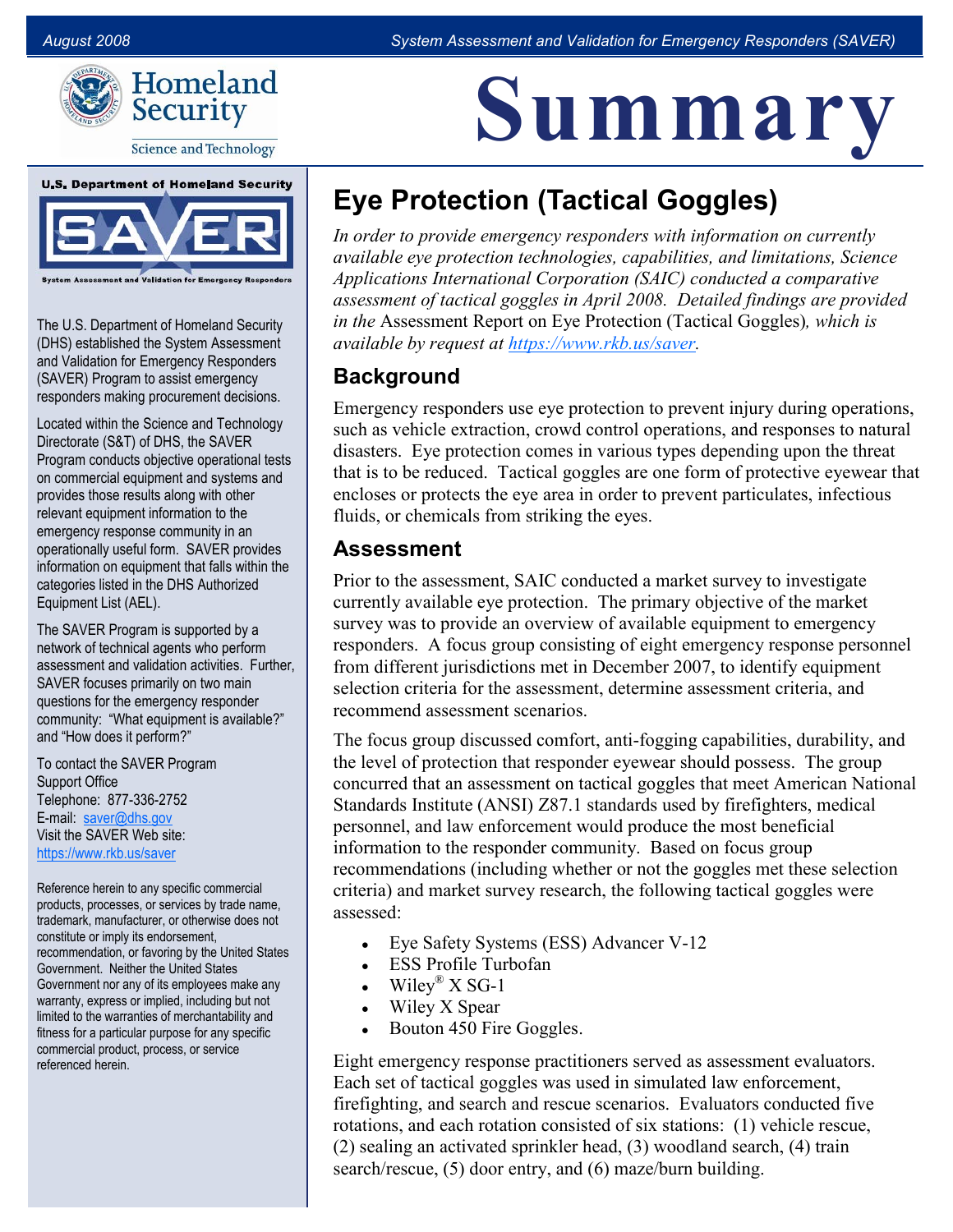

The assessment environment and activities performed were replicable should there be a need to repeat an identical or similar assessment in the future. The activities performed in this

Station 1: Vehicle rescue

assessment were consistent with operational objectives that exist in emergency response situations.

## Assessment Results

 five SAVER categories and assigned a weighting category and composite scores are shown in table 1. how each set of goggles scored against each of the Evaluators rated the tactical goggles based on the evaluation criteria established by the eye protection focus group. Each criterion was prioritized within the factor based on a 100-point scale. The SAVER Higher scores indicate better performance. To view evaluation criteria assigned to the SAVER Program Categories, see table 2.

 The following paragraphs provide a brief summary of the evaluator comments and feedback on each tactical goggles set used during the assessment. The tactical goggle models are listed by highest to lowest composite scores. The full report includes a more thorough review of evaluator comments by category and individual criterion.

### SAVER Program Category Definitions

Affordability: This category groups criteria related to life-cycle costs of a piece of equipment or system.

Capability: This category groups criteria related to the power, capacity, or features available for a piece of equipment or system to perform or assist the responder in performing one or more responder-relevant tasks.

Deployability: This category groups criteria related to the movement, installation, or implementation of a piece of equipment or system by responders at the site of its intended use.

Maintainability: This category groups criteria related to the maintenance and restoration of a piece of equipment or system to operational conditions by responders.

Usability: This category groups criteria related to the quality of the responders' experience with the operational employment of a piece of equipment or system. This includes the relative ease of use, efficiency, and overall satisfaction of the responders with the equipment or system.

# Advancer V-12

ration expressive score and received the ingliest evaluation<br>The tactical rating in the usability category. The goggles are by their manufacturer as compatible with night vision The Advancer V-12 goggles tied for the highest composite score and received the highest evaluator compatible for use across various disciplines and are available with clear, prescription, and smoke-colored interchangeable lenses. These goggles are described systems. They provide 100 percent Ultraviolet A (UVA)/Ultraviolet B (UVB) protection, are ANSI Z87.1-2003 compliant, and have been U.S.

| <b>Tactical Goggles</b> | <b>Composite</b><br><b>Score</b> | <b>Affordability</b><br>(20% Weighting) | <b>Capability</b><br>(35% Weighting) | <b>Deployability</b><br>(10% Weighting) | <b>Maintainability</b><br>(10% Weighting) | <b>Usability</b><br>(25% Weighting) |
|-------------------------|----------------------------------|-----------------------------------------|--------------------------------------|-----------------------------------------|-------------------------------------------|-------------------------------------|
| Advancer V-12           | 77                               | 72                                      | 81                                   | 72                                      | 73                                        | 81                                  |
|                         |                                  |                                         |                                      |                                         |                                           |                                     |
| Profile Turbofan        |                                  | 66                                      | 82                                   | 77                                      | 76                                        | 80                                  |
|                         |                                  |                                         |                                      |                                         |                                           |                                     |
| $SG-1$                  | 75                               | 73                                      | 83                                   | 76                                      | 66                                        | 68                                  |
|                         |                                  |                                         |                                      |                                         |                                           |                                     |
| Spear                   | 70                               | 66                                      | 76                                   | 74                                      | 58                                        | 69                                  |
|                         |                                  |                                         |                                      |                                         |                                           |                                     |
| 450 Fire                | 61                               | 57                                      | 71                                   | 68                                      | 57                                        | 51                                  |

Table 1. Eye Protection (Tactical Goggles) Assessment Results $^1$ 

Note:

 Scores contained in the assessment report may be displayed differently. For the purposes of the SAVER Summary, all SAVER category scores are normalized using a 100-point scale and rounded to the nearest whole number. 1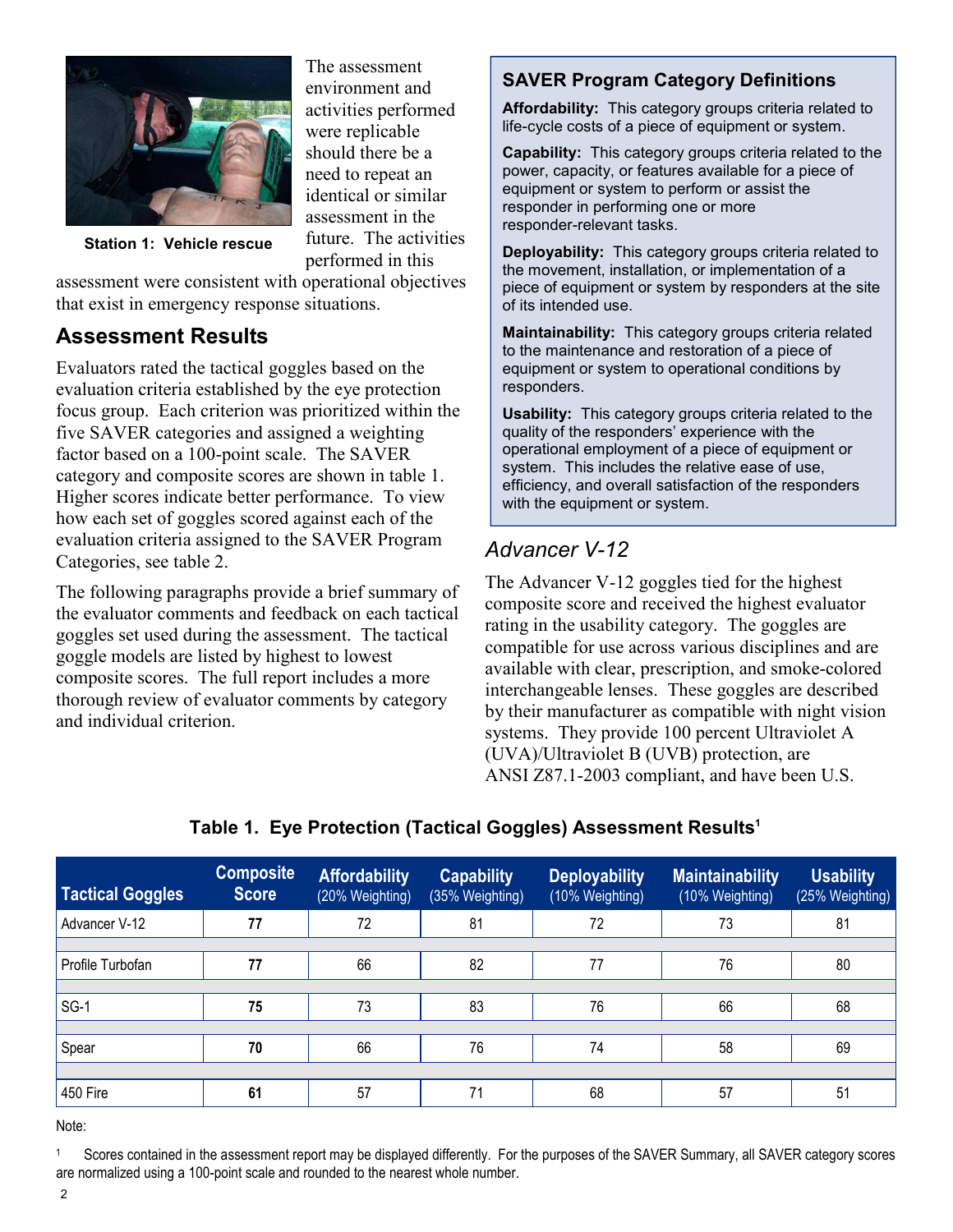|                      | <b>Pros</b>                           | Carrying case (firefighters)<br>Adjustable strap<br>Ventilation<br>Compatibility with helmets<br>Secure fit<br>Night vision compatibility<br>Good value for price<br>Prescription lenses<br>compatibility<br>Scratch resistance<br><b>Ballistic protection</b><br>Speed sleeve |  |  |
|----------------------|---------------------------------------|--------------------------------------------------------------------------------------------------------------------------------------------------------------------------------------------------------------------------------------------------------------------------------|--|--|
|                      | Cons                                  | Lens change out<br>Carrying case clip<br>Carrying case size<br>Foam inserts (e.g., water<br>leakage)                                                                                                                                                                           |  |  |
| <b>Advancer V-12</b> | <b>Composite Assessment Score: 77</b> |                                                                                                                                                                                                                                                                                |  |  |

 military .22 caliber impact tested. The Advancer V12 goggles are compatible with many helmets used by emergency responders and they work particularly well with helmets used by fire service personnel.

 The frame design of the goggles allows for a secure and snug fit. The goggles can be easily adjusted to head strap can be easily adjusted. The Advancer V-12 lenses have a scratch-resistant coating, and during the prevent movement while performing tasks, and the woodland search scenario, tree limbs did not damage the lenses.

 The carrying case for these tactical goggles can be that the quality of the Advancer V-12 goggles justifies easily attached to structural fire fighting personal protective equipment (PPE) for transport. The size and construction of the carrying case is sufficient when transporting but cumbersome when stored in a pocket or while performing tasks. Evaluators reported its cost. The Advancer V-12 includes a 1-year limited warranty, and repair components are readily available through vendor supply channels.

 fogging and the goggles have an adjustable ventilation The Advancer V-12 lenses are coated to prevent system designed to increase the flow of air. Some fogging was experienced during assessment operations; however, the field of view was not obstructed or diminished by fog or condensation. Evaluators suggested that the built-in adjustable vents remain closed until ventilation is needed, this may provide additional protection from dust and debris.

 secure, it may become uncomfortable after extended Disadvantages include that while the frame design is

 adjusting the goggles. The lenses and frame seem wear due to the tight fit around the eye socket area. The cloth protective sleeve was a hindrance while sturdy but the small clip and strap do not appear durable enough to withstand long-term use. Evaluators also noted that the lenses were initially difficult to change. Users would require some additional practice to become proficient in performing the task.

 Some of the evaluators noted that the goggles may be considered too expensive for their individual jurisdictions.

# Profile Turbofan

 protect against splash hazards as long as there is not heavy saturation. These goggles have clear and tinted Prescription corrective lenses are available for purchase. The goggles are ANSI Z87.1-2003 The Profile Turbofan tactical goggles tied for the highest composite score and received the highest evaluator ratings in the maintainability and deployability categories. The goggles are designed to protect against flying debris and should adequately lenses that can be used for indoor and outdoor operations by various response disciplines. compliant, .22 caliber ballistic rated, and provide 100 percent UVA/UVB protection. The manufacturer states that the Profile Turbofan is compatible with night vision systems. These goggles have a built-in, battery-powered, fan system that prevents fogging during use and are dual thermal to perform effectively in extreme cold temperatures.

 replacement parts and other issues. The goggles must Customer support is available to assist with

|                         | Pros                                  | Speed sleeve (storage)<br>Ventilation<br>Lens change out<br>Replacement parts<br>Night vision compatibility<br>Fog resistance                                                    |  |  |
|-------------------------|---------------------------------------|----------------------------------------------------------------------------------------------------------------------------------------------------------------------------------|--|--|
|                         |                                       |                                                                                                                                                                                  |  |  |
|                         | Cons                                  | Speed sleeve (during use)<br>Battery compartment<br>Incompatibility with rescue<br>helmet<br>Incompatibility with ballistic<br>helmet<br>Strap adjustment<br>Fan system<br>Price |  |  |
| <b>Profile Turbofan</b> | <b>Composite Assessment Score: 77</b> |                                                                                                                                                                                  |  |  |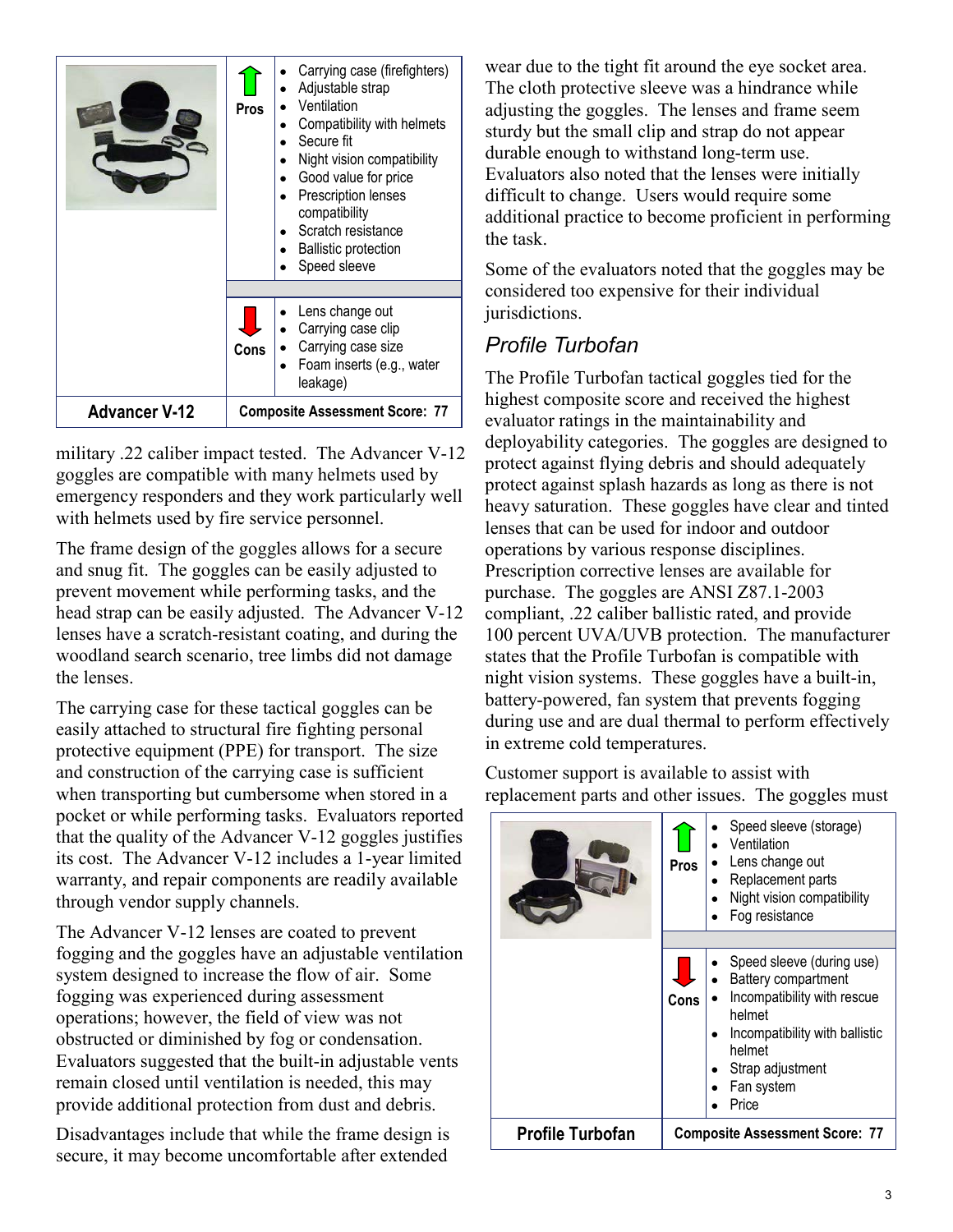broken. The Profile Turbofan provides adequate fog resistance so that the user's view is not obstructed or degraded. Evaluators did not experience any fogging be returned to the manufacturer to determine if the manufacturer will replace the product when it is issues during the assessment rotations.

 viewing downward as the lower edge of the field of The Profile Turbofan lenses, strap, and frame seem durable enough to withstand prolonged use by responders in the field and the goggles have a scratch-resistant coating to protect the lenses, effectively filter sunlight, and provide optical clarity. Evaluators did not experience any vision distortion or issues with glare during use. They reported that the horizontal view is clear, but visibility is limited when vision becomes distorted.

 There are some adjustability issues with the Profile The foam insert around the face provides a Turbofan. The goggles had to be readjusted several times due to the pressure applied to their cheekbones during wear, and the design would not allow the goggles to fit well or adjust securely to smaller faces. comfortable fit, but may become hot or cause discomfort during use. The battery pack may become uncomfortable to the wearer due to its size, weight, and location.



Station 5: Door Entry

The initial price of the Profile Turbofan goggles is expensive and may be too expensive to be purchased by small jurisdictions. In addition, the lenses are the only repairable component of the

goggles. Not enough data were available to conduct a cost-benefit analysis pertaining to repairing or replacing the goggles.

 The Profile Turbofan can be easily carried when in the case, but the battery pack makes it difficult to carry the easily attached to gear while not being worn. for the goggles, it is hard to fit the goggles and the goggles without the case. The carrying case can be Although the carrying case provides adequate space extra lenses into the case.

# $SG-1$

The SG-1 tactical goggles received the second highest composite score and scored highest in the affordability and capability categories. The goggles are compatible

with fire, rescue, and law enforcement helmets and are designed to protect the user from dust and other flying projectiles. They provide 100 percent UVA/UVB protection; are heat-resistant, ANSI Z87.1-2003 compliant, and



 Station 2: Sealing an activated sprinkler head

 compatible with night vision systems. Evaluators also stated that the goggles are aesthetically pleasing with U.S.MILPRF 31013 ballistic impact safe; and are all responder gear.

 lenses, and corrective lenses are available from the carrying case is great for storage and provides The SG-1 goggles are supplied with clear and tinted manufacturer. The goggles' low profile provides a snug fit and the straps can be easily adjusted, which minimizes discomfort to the eye area. The SG-1 sufficient room for the goggles and extra lenses.

Repair components for the SG-1 are readily available through the manufacturer. An address, phone number, and Web site address are available for customer support, and customer service information is provided on the package of the product.

 When the goggles were dry, field of view and peripheral vision were adequate. The lenses are

|             | Strap adjustment<br>Size/profile<br>Weight<br>Pros<br>Lens changeout<br>Helmet compatibility<br>Ease of movement<br>Maintains position on face<br>Comfort/fit<br>Good value for price<br>Replacement parts<br>1-year warranty<br>High level of ballistic<br>protection<br>Corrective lenses available<br>Night vision compatibility |  |  |
|-------------|-------------------------------------------------------------------------------------------------------------------------------------------------------------------------------------------------------------------------------------------------------------------------------------------------------------------------------------|--|--|
|             | Fogging<br>Condensation<br>Tightness around eyes<br>Cons<br>Pressure around eye<br>sockets<br>Carrying case clip<br>Release button<br>Strap incompatibility with<br>helmet                                                                                                                                                          |  |  |
| <b>SG-1</b> | <b>Composite Assessment Score: 75</b>                                                                                                                                                                                                                                                                                               |  |  |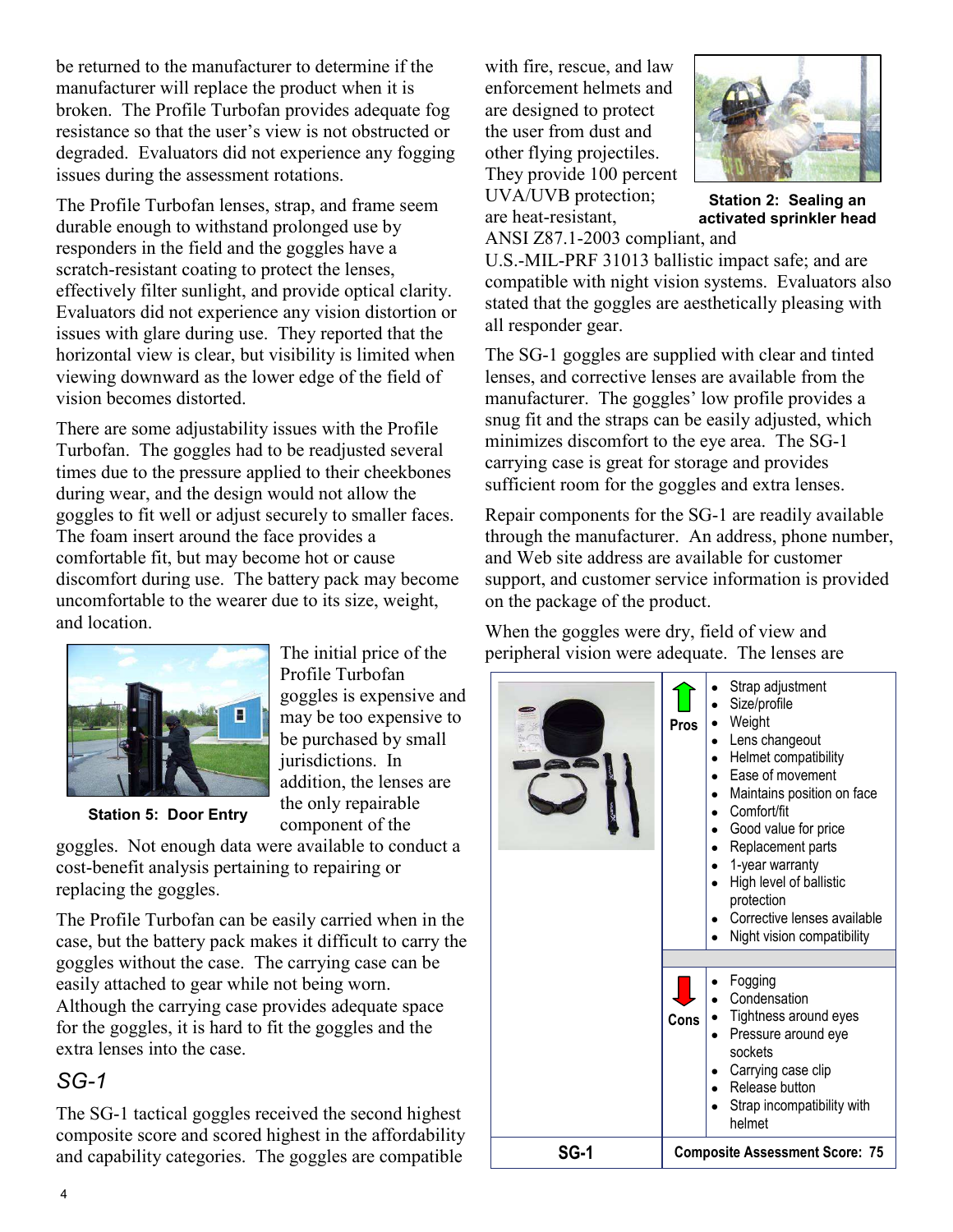movement within the goggles, but the small size of the also allow water to enter the goggles, they may not designed with a Foil™ coating to prevent scratching and fogging; however, evaluators noted slight fogging, which resulted in obscured vision. The vents allow air vents impedes the amount of airflow and does not adequately prevent fogging. Because the vents may provide adequate protection against splash hazards.

 The protective case is slightly bulky but can be carried can also attach the carrying case to their duty gear for in the user's pocket when not in use, and responders transporting.

 Evaluators expressed a concern with the durability of evaluators were disconnecting the arm from the frame the SG1 goggles. The frame does not appear to be durable, and a clip on the arm broke when the to install the strap assembly. The clip attachment design may not be conducive to prolonged use by emergency responders.

### Spear

 lenses to protect the wearer from particles such as dust amounts of liquids and chemicals. The goggles ANSI Z87.1-2003–compliant, and are compatible with goggles are designed with interchangeable clear and by an optometrist. The Spear goggles are compatible with most firefighter and search and rescue helmets The Spear tactical goggles received the third highest composite score. They are designed with ballistic and flying debris, and also protect against small provide 100 percent UVA/UVB protection, are night vision systems. Evaluators stated that the tinted lenses, which are designed with a T-shell and Foil coating to prevent fogging and scratching. Prescription lenses are available but must be fabricated



carrying case features easy-to-use hook and pile components for the Spear goggles are available number and Web site address) for the Spear goggles is but do not work well with ballistic helmets. The goggles would work well for general fire and rescue duties, but they may interfere with specialized law enforcement gear (e.g., scopes, cameras). The Spear latches for removing or storing the goggles. Repair through the manufacturer, and a 1-year warranty is available for the goggles. The initial purchase price of the goggles also includes additional accessories. Adequate customer service information (i.e., phone available.

 The frame, strap, and lenses appear durable enough to withstand long-term use by emergency responders. Evaluators described the splash protection as adequate; however, they noted that the foam rubber seal did not prevent water from getting inside the goggles, which caused fogging and distorted their vision. Under normal conditions, the built-in vents provided adequate fog resistance, while performing strenuous activities by allowing air movement within the goggles.

 noses during assessment tasks. In addition, the Evaluators expressed concerns regarding the fit, comfort, and visibility of these goggles. They stated that the lenses have too high of a profile and interfere with the front brim of a ballistic helmet. The goggles did not fit their faces securely and slid up on their goggles become uncomfortable on the nose, forehead, and cheekbones after extended wear. Peripheral vision was poor, and the vertical field of vision was slightly limited. The protective speed sleeve was difficult to use and a hindrance during assessment tasks. The goggles are expensive and may preclude some smaller jurisdictions from purchasing this item.

## 450 Fire

 composite score. These goggles are used primarily by and debris. The goggles are ANSI Z87.1-2003 and National Fire Protection Association (NFPA) The manufacturer claims the 450 Fire goggles can melt or retain flame. The lenses are coated with anti-fogging material and minimal fogging was The 450 Fire tactical goggles received the lowest firefighters, and are non-vented and are designed to protect against gases, smoke, fluids, flying particles, 1971–compliant, provide 100 percent Ultraviolet (UV) protection, and feature .75-inch ballistic grade lenses. withstand the NFPA,  $500^{\circ}$ F, 5-minute test and will not reported during the rotations. The manufacturer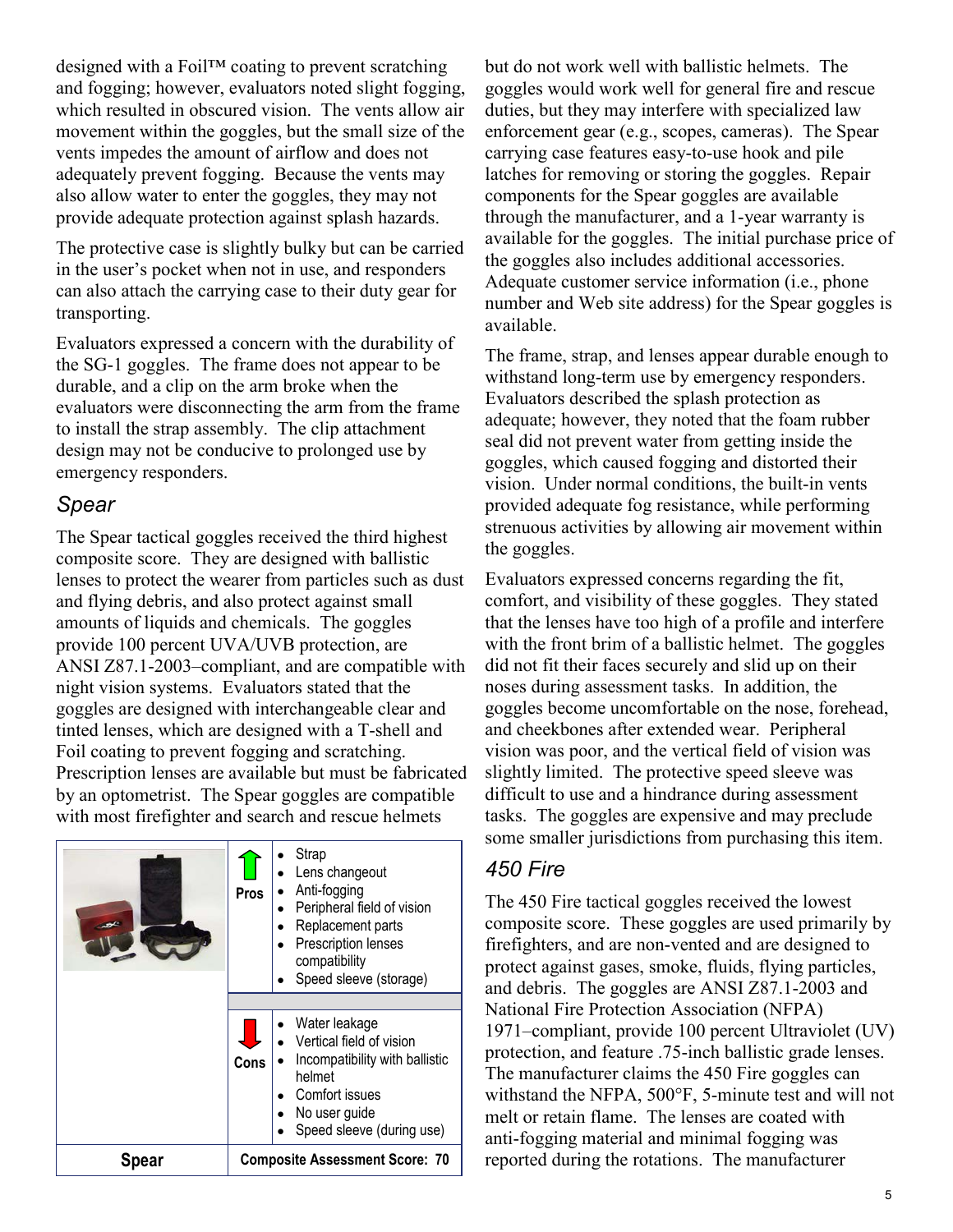|          | Pros                                  | Price<br>Field of vision<br>Compatibility with fire helmet<br>Operating/storage temperatures                                      |  |
|----------|---------------------------------------|-----------------------------------------------------------------------------------------------------------------------------------|--|
|          |                                       |                                                                                                                                   |  |
|          | Cons                                  | • No warranty<br>• Strap/strap adjustment<br>Incompatibility with military and<br>law enforcement helmet<br>No instruction manual |  |
| 450 Fire | <b>Composite Assessment Score: 61</b> |                                                                                                                                   |  |

 address, and physical address for customer support. Evaluators stated that the goggles are affordable, but additional accessories are not available. They also noted that because the 450 Fire goggles are provides a phone number, fax number, Web site inexpensive, it would be more cost-effective to replace the goggles rather than to attempt to repair them.

 The frame, strap, and lenses of the goggles appear to long-term use. The goggles are effective with firefighting helmets, but are not compatible with most be made out of durable materials and should withstand ballistic helmets.

 goggles placed pressure on the bridge of the nose and marks after the goggles were removed. In addition, The shape of the frame provides a snug fit, but the cheekbones during the assessment. The face piece is uncomfortable and irritated evaluators' faces, leaving the strap is difficult to adjust; evaluators had to remove the goggles to readjust the strap.

 but interchangeable lenses are not provided for goggles became wet or condensation occurred. The 450 Fire goggles work well in darkened buildings, transition to outdoor operations. These goggles leaked when they encountered water during the sprinkler station and may not sufficiently protect against some splash hazards. The goggles provided an unobstructed view when dry, but the view was distorted when the

The manufacturer does not provide any warranty information.

# **Conclusion**

 evaluate the effectiveness of selected tactical goggles The purpose of this comparative assessment was to used in various situations. The assessment was based on a scenario-driven exercise, which included common response tasks requiring the use of tactical goggles. Evaluators were able to successfully

complete the assessment tasks with the five tactical goggles, but each set performed differently.

 assessed tactical goggles: An analysis of the evaluator comments and scores revealed these common observations concerning the

- Tactical goggles with easily adjustable straps provide additional comfort and allow users to adjust the goggles, as necessary, without having to remove them.
- provide a comfortable fit. Improper fit can user's nose bridge or eye sockets. It can also create discomfort while wearing goggles for A high value was placed on goggles that create unwanted tightness or pressure on the extended amounts of time.
- Easily interchangeable lenses are preferred. Responders typically change lenses during response operations, so it is crucial that minimal time is spent changing out the lenses.
- wearing tactical goggles. • Good optical clarity is critical. It is imperative that responders have clear peripheral vision, as well as minimal distortions or glare, while
- preferred. Eye protection compatibility with • Compatibility with various types of PPE is head gear is essential to ensure comfort and fit.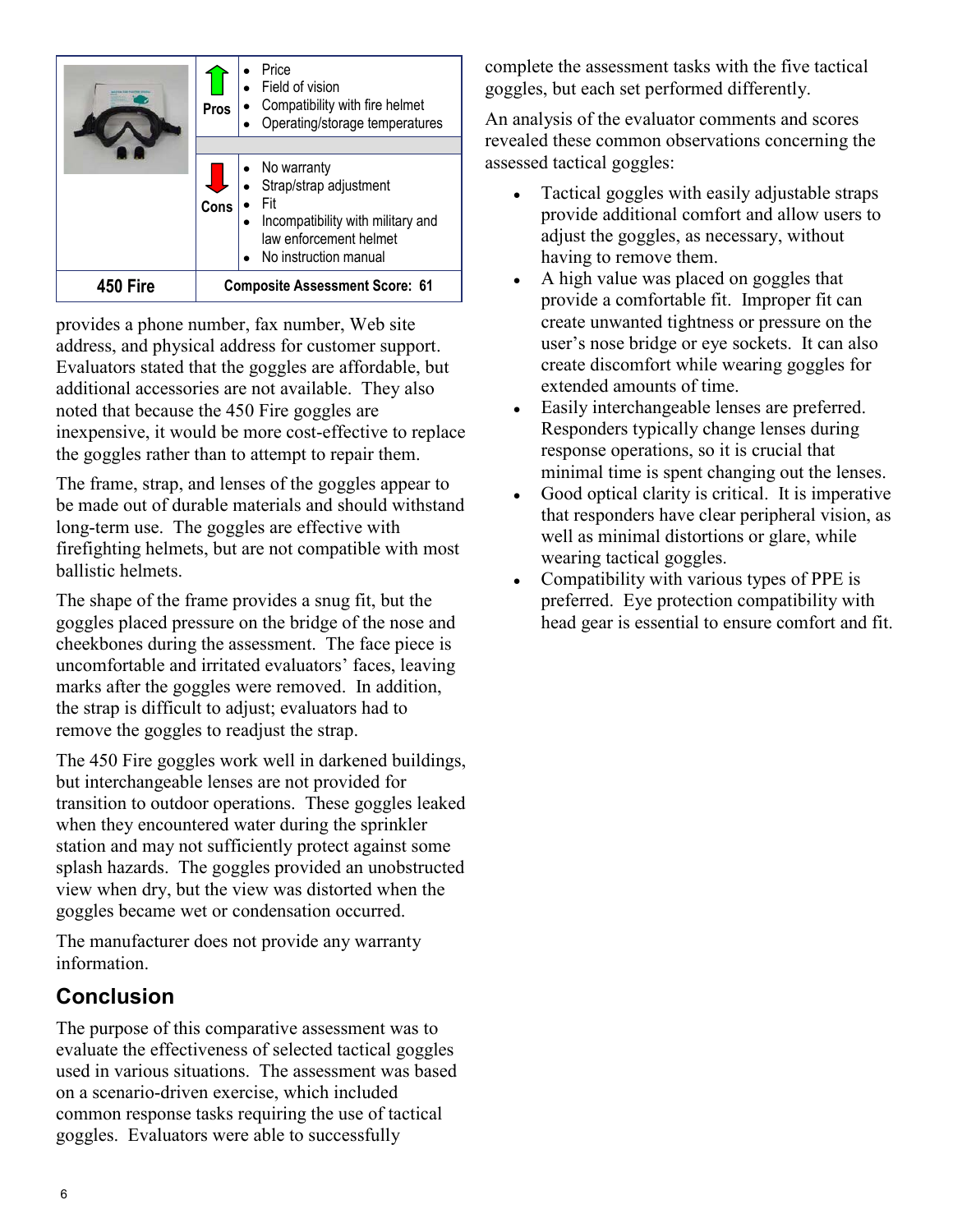#### QuickLook Snapshot $2$



#### Notes:

<sup>2</sup> The SAVER QuickLook, available on the SAVER Web site, allows users to select the SAVER categories that are most important to their department and view results according to their specific needs.

<sup>3</sup> Scores contained in the assessment report may be displayed differently. For purposes of the QuickLook, all SAVER category scores are normalized using a 100-point scale.

 technologies are available by request at All reports in this series as well as reports on other https://www.rkb.us/saver.